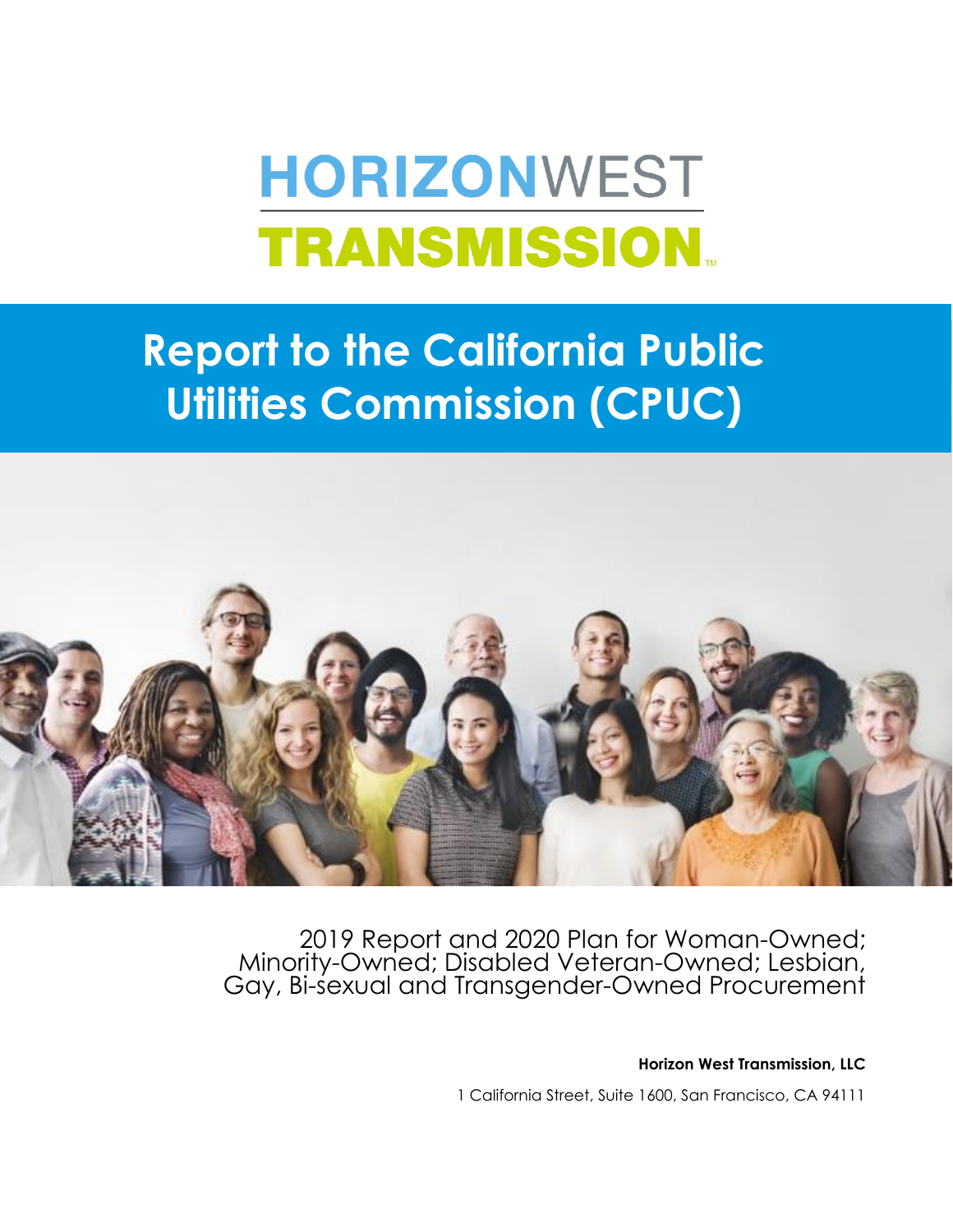#### **Table of Contents**

| 9.1.1  |                                                                         |  |
|--------|-------------------------------------------------------------------------|--|
|        |                                                                         |  |
|        |                                                                         |  |
|        |                                                                         |  |
| 9.1.2  |                                                                         |  |
|        |                                                                         |  |
| 9.1.3  |                                                                         |  |
| 9.1.4  |                                                                         |  |
| 9.1.5  | Summary of Prime Contractor Utilization of WMDVLGBTBE Subcontractors 12 |  |
| 9.1.6  |                                                                         |  |
| 9.1.7  |                                                                         |  |
|        |                                                                         |  |
|        |                                                                         |  |
|        |                                                                         |  |
| 10.1.1 |                                                                         |  |
|        |                                                                         |  |
|        |                                                                         |  |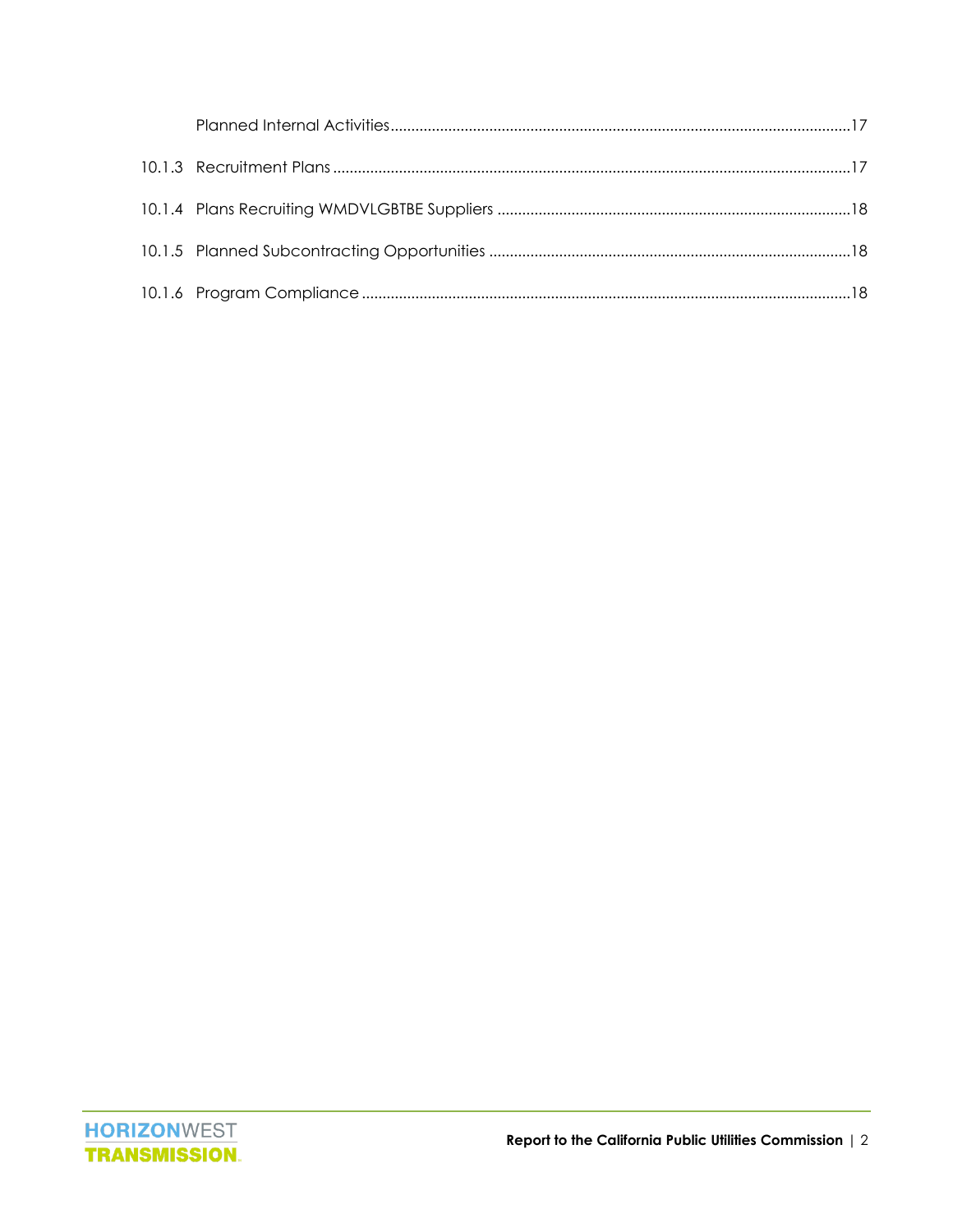### <span id="page-3-0"></span>Executive Summary

In 2018, Horizon West Transmission, LLC ("HWT") (U 222-E) obtained a certificate of public convenience and necessity for its first transmission project and thereby became certificated as an independent transmission-only California public utility. HWT's first transmission asset (the "Suncrest SVC Project") will be placed in service on or about March 2020. Since the Suncrest SVC Project was not in-service in 2019, HWT did not have any revenues in 2019. Once the Suncrest SVC Project is in-service, its annual revenues are expected to be less than \$25 million. Thus, on its own, HWT would be exempt from the requirements of the California Public Utilities Commission ("CPUC" or "Commission") General Order No. 156 ("GO 156"). HWT is submitting this 2019 Annual Report and 2020 Annual Plan for the Utility Supplier Diversity Program based on its affiliate relationship with Trans Bay Cable LLC ("TBC"), which is an independent transmission-only California public utility that was acquired by an indirect subsidiary of HWT's parent company, NextEra Energy Transmission, LLC, in July 2019. HWT respectfully submits this 2019 Annual Report and 2020 Annual Plan as a CPUC- regulated public utility that is an affiliate of TBC.

As stated above, HWT does not meet the revenue threshold in GO 156 and thus was not subject to GO 156 until it became an affiliate of TBC in mid-2019. HWT therefore was not required to develop or file a plan for 2019. This 2019 Annual Report describes HWT's spend with vendors in CPUC's Supplier Clearinghouse during the period of January 1, 2019, through December 31, 2019 while the Suncrest SVC Project was being constructed. The 2020 Annual Plan describes the Supplier Diversity Plan that HWT will establish between January 1, 2020, through December 31, 2020. The Suncrest SVC Project will complete its first year of commercial operation in 2021. Thus, HWT will use 2021 as its baseline to determine its 2022 vendor spending goals for its Supplier Diversity Program when the Suncrest SVC Project is in operation.

Key spending with diverse groups during construction in 2019:

- **Total Spend** The total for WMDVLGBTBE (as later defined) spend was \$4,554,943 in 2019.
- **Legal Services**  Approximately \$451, 916 was spent on traditionally underrepresented employees at majority-owned law firms.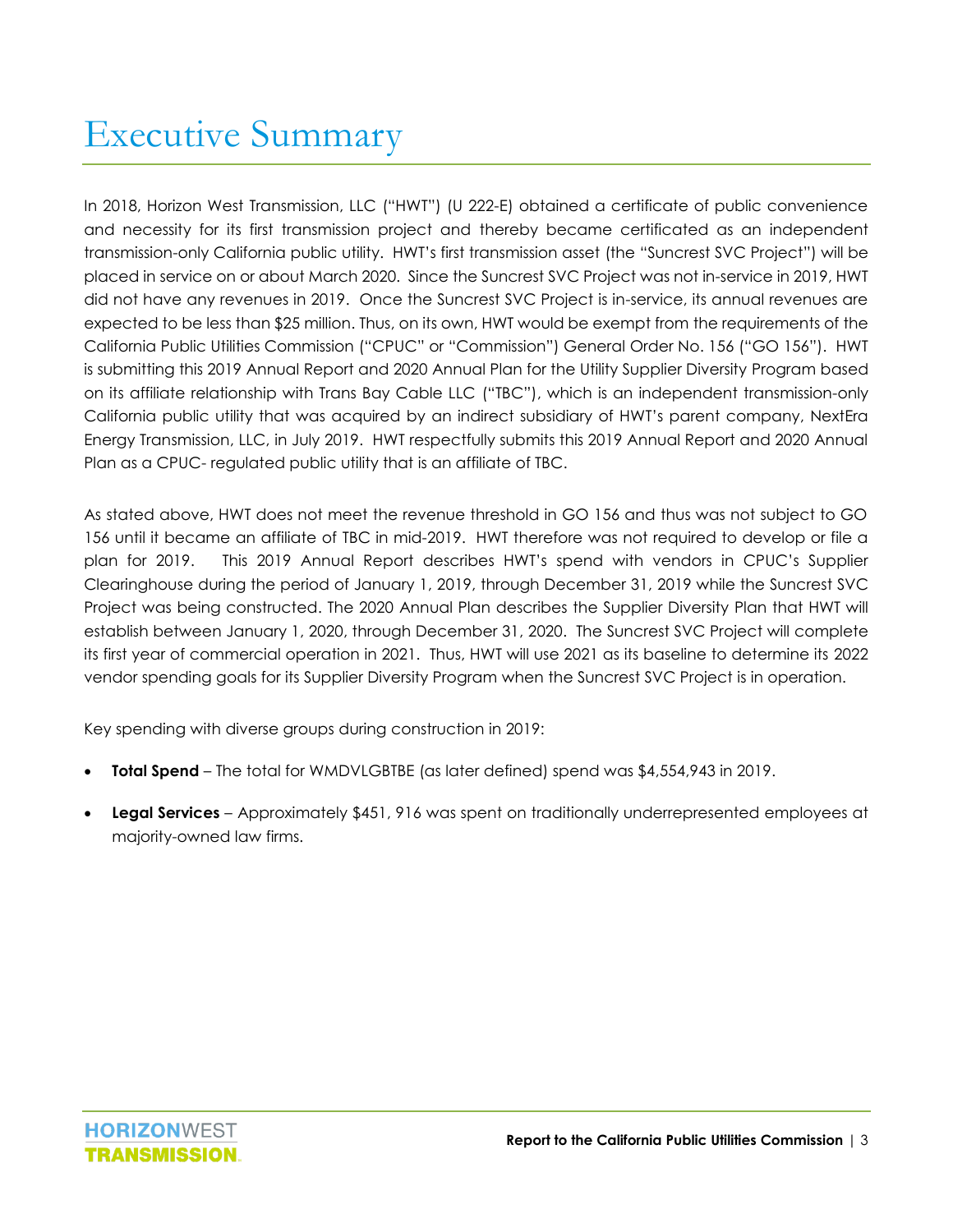## <span id="page-4-0"></span>Introduction

In 2018, HWT became an independent transmission-only California public utility. HWT does not have any employees; rather, its affiliates provide support to operate and maintain the utility, pursuant to approval issued by the Commission in D.18-09-030. Its first transmission asset, the Suncrest SVC Project, is a new +300/-100 Megavar static var compensator ("SVC") and associated one mile 230 kV single circuit underground transmission line that will be installed to connect the SVC to the 230 kV bus at San Diego Gas & Electric's Suncrest Substation in Alpine, San Diego County. The Suncrest SVC Project was awarded to HWT by CAISO in 2015 and approved for construction by the CPUC in October 2018. HWT began constructing it in February 2019.

The Suncrest SVC Project is expected to be in-service on or about March 2020. HWT therefore had no revenues in 2019. Once the Suncrest SVC Project is in-service, its annual revenues are expected to be less than \$25 million. Thus, on its own, HWT would be exempt from GO 156. However, HWT is submitting this 2019 Annual Report and 2020 Annual Plan based on its affiliate relationship with TBC, which was acquired by an indirect affiliate of HWT's parent company, NextEra Energy Transmission, LLC, in July 2019.

As noted above, HWT on its own does not meet the revenue threshold in GO 156 and was not subject to GO 156 until it became an affiliate of TBC in mid-2019. HWT therefore was not required to develop or file a plan for 2019. This 2019 Annual Report describes HWT's spend with vendors in the CPUC's Supplier Clearinghouse during the period of January 1, 2019, through December 31, 2019 while the Suncrest SVC Project was being constructed. The 2020 Annual Plan describes the Supplier Diversity Plan that HWT will establish between January 1, 2020, through December 31, 2020. The Suncrest SVC Project will have its first full year of commercial operation in 2021. Thus, similar to TBC in 2011, HWT will use 2021 as its baseline to determine its vendor spending goals for its Supplier Diversity Program when the Suncrest SVC Project is in operation.

HWT's 2019 vendor spend related primarily to constructing the Suncrest SVC Project. The majority of the vendors used during construction were highly-specialized electrical industry companies. HWT entered into most of its construction contracts for the Suncrest SVC Project prior to 2019 while it was exempt from GO 156. Nevertheless, in 2019, HWT provided opportunities to women, minority, disabled-veterans, lesbian, gay, bisexual and transgender owned business enterprises ("WMDVLGBTBE") when feasible including \$4,554,943 spent with a vendor registered in the CPUC-supervised Supplier Clearinghouse.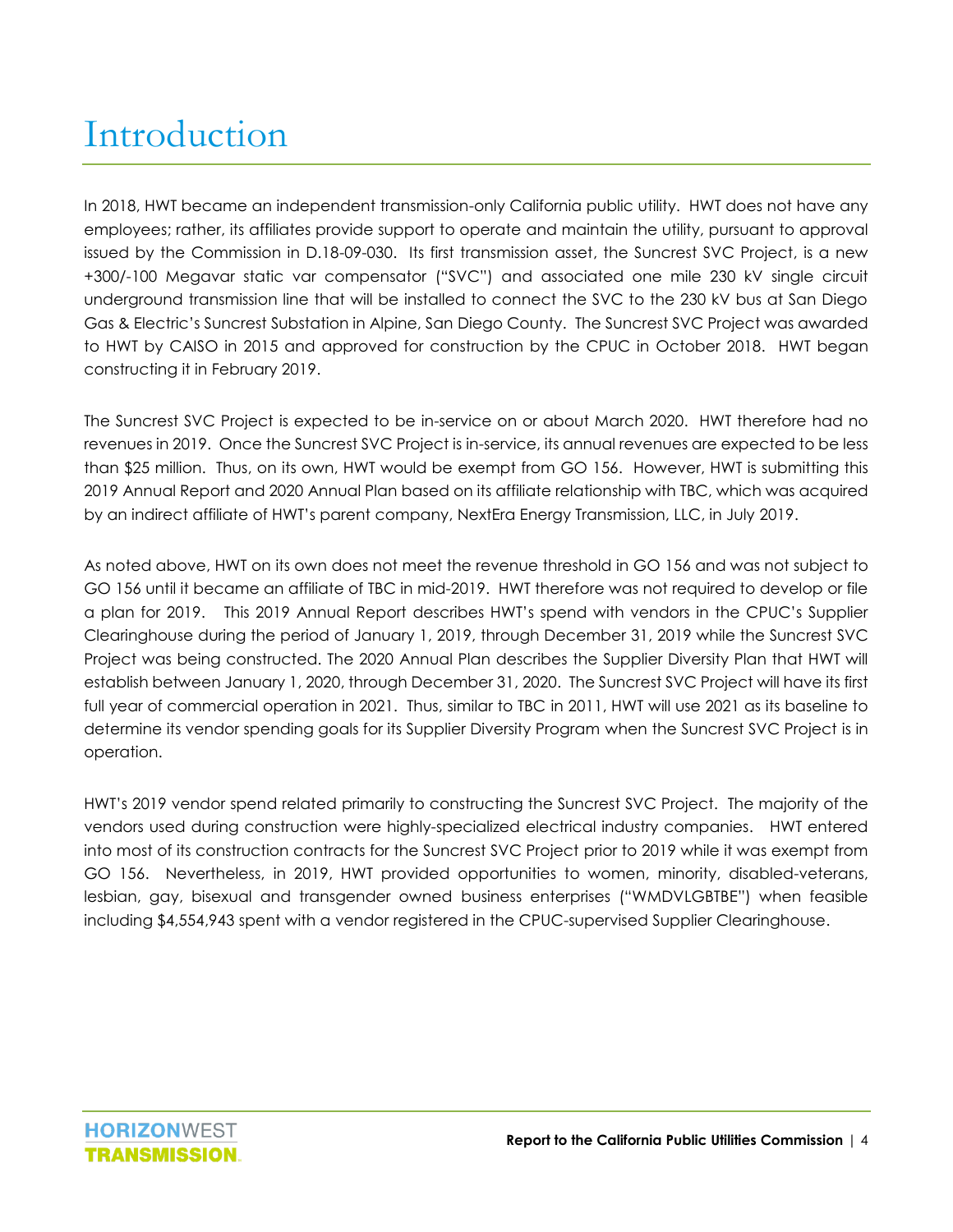## <span id="page-5-0"></span>2019 Annual Report

#### <span id="page-5-1"></span>**9.1.1 Internal & External Activities**

| <b>Horizon West Transmission, LLC</b>                                          | 2019 Report | $G.O.$ #156 Sec. 9.1.1 |  |  |  |  |
|--------------------------------------------------------------------------------|-------------|------------------------|--|--|--|--|
| Description of WMDVLGBTBE Program Activities During the Previous Calendar Year |             |                        |  |  |  |  |

#### <span id="page-5-2"></span>**Internal Activities**

As stated above, HWT on its own does not meet the revenue threshold in GO 156 and thus was not subject to GO 156 until it became an affiliate of TBC in mid-2019. HWT therefore was not required to develop or file a plan for 2019. In 2019, HWT was constructing the Suncrest SVC Project and it did not have a Supplier Diversity Program in place. However, as outlined in the 2020 Annual Plan, HWT will coordinate with its affiliates that provide Legal, Engineering & Construction, Internal Supply Chain, and Operations services to HWT pursuant to arms-length affiliate service agreements, to develop a Supplier Diversity Program for HWT. HWT does not have any employees, and the Suncrest SVC Project will be operated and maintained by HWT's affiliates. In 2020, HWT will provide Supplier Diversity training to affiliate employees that procure equipment and services on HWT's behalf.

#### <span id="page-5-3"></span>**External Activities**

In 2019, HWT was primarily engaged in constructing the Suncrest SVC Project. However, as outlined in the 2020 Annual Plan, a Supplier Diversity Program will be developed for HWT which will include external activities such as participating in conference calls held by the California Joint Utilities Committee regarding GO 156 in an effort to (i) develop its Supplier Diversity Program, (ii) better refine its understanding GO 156 requirements and best practices, and (iii) increase vendor opportunities.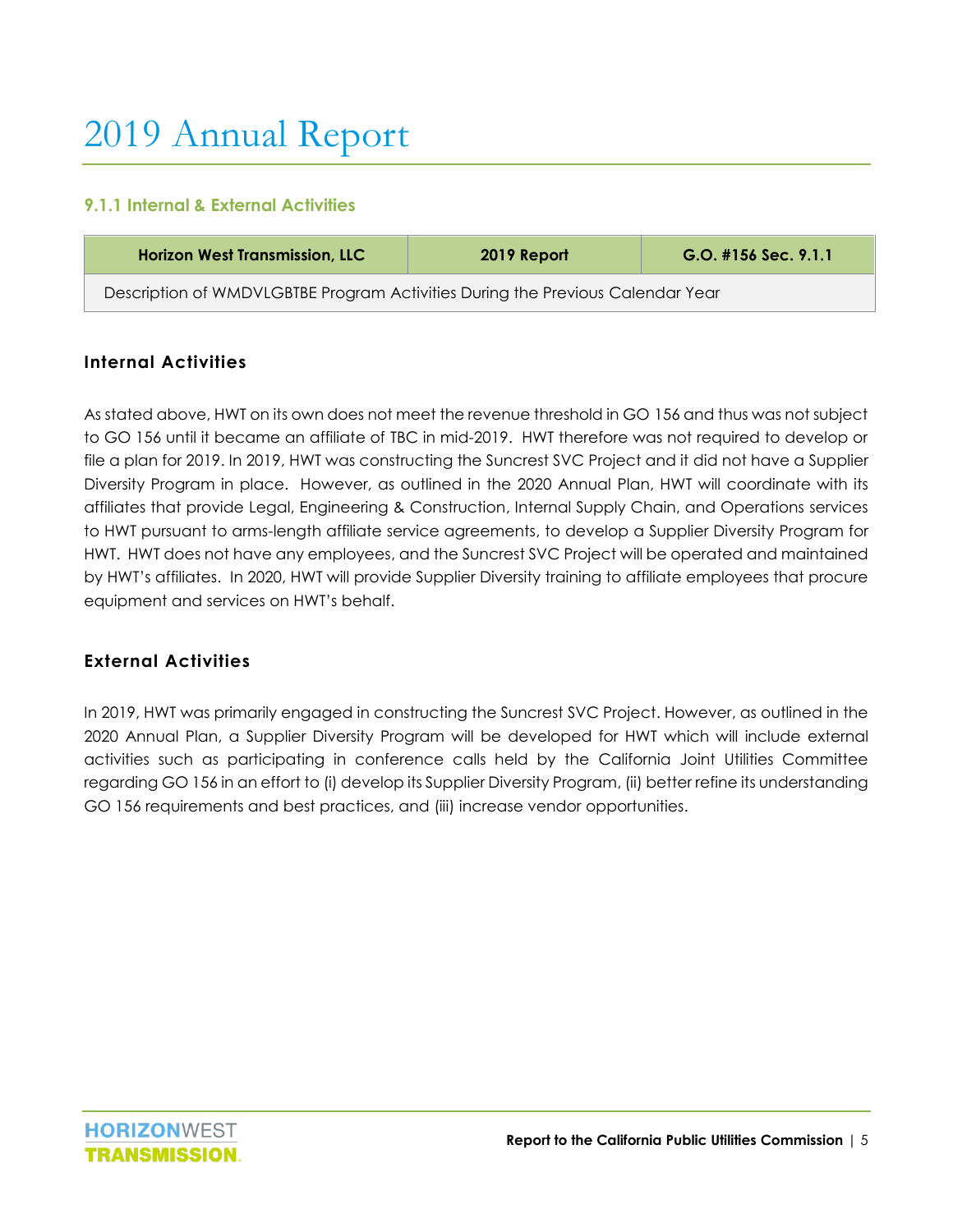<span id="page-6-0"></span>WMDVLGBTBE Annual Results by Ethnicity

#### **2019 Report**

|                                                                            |                                      | Direct \$   | Sub \$          | Total \$    | $\%$ |
|----------------------------------------------------------------------------|--------------------------------------|-------------|-----------------|-------------|------|
|                                                                            | Asian-Pacific                        |             |                 |             |      |
|                                                                            | African-<br>American                 |             |                 |             |      |
|                                                                            | Hispanic                             | \$4,554,943 |                 | \$4,554,943 | 23%  |
| Minority Male                                                              | <b>Native</b><br>American            |             |                 |             |      |
|                                                                            | Other                                |             |                 |             |      |
|                                                                            | <b>Total Minority</b><br><b>Male</b> | \$4,554,943 |                 | \$4,554,943 | 23%  |
|                                                                            | Asian-Pacific                        |             |                 |             |      |
|                                                                            | African-<br>American                 |             |                 |             |      |
|                                                                            | Hispanic                             |             |                 |             |      |
| Minority Female                                                            | Native<br>American                   |             |                 |             |      |
|                                                                            | Other                                |             |                 |             |      |
|                                                                            | <b>Total Minority</b><br>Female      |             |                 |             |      |
| <b>Total Minority Business Enterprise (MBE)</b>                            |                                      | \$4,554,943 | \$4,554,943     |             | 23%  |
| Female Business Enterprise (WBE)                                           |                                      |             |                 |             |      |
| Lesbian, Gay, Bisexual, Transgender<br><b>Business Enterprise (LGBTBE)</b> |                                      |             |                 |             |      |
| Service Disabled Veteran Business<br>Enterprise (DVBE)                     |                                      |             |                 |             |      |
| Other $8(a)^*$                                                             |                                      |             |                 |             |      |
| <b>TOTAL WMDVLGBTBE</b>                                                    |                                      | \$4,554,943 | \$4,554,943     |             | 23%  |
| <b>NET PROCUREMENT</b>                                                     |                                      |             | \$19,989,905.72 |             |      |

<span id="page-6-1"></span>\* FIRMS CLASSIFIED AS 8(A) OF SMALL BUSINESS ADMINISTRATION INCLUDES NON-WMDVLGBTBE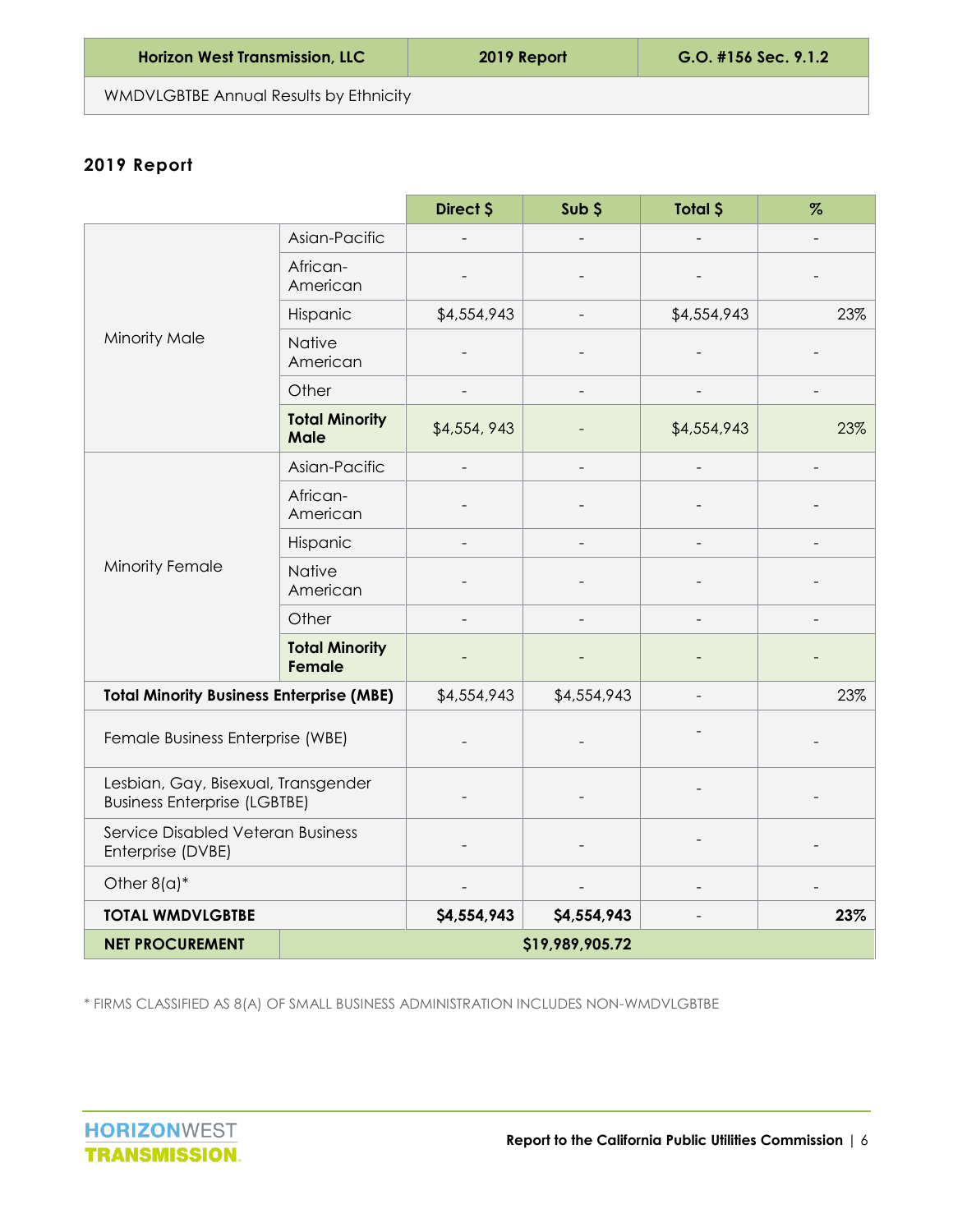#### **9.1.2 Statistical Reports/Summary of Purchases**

| <b>Horizon West Transmission, LLC</b>                           | 2019 Report | [G.O.  #156 Sec. 9.1.2] |
|-----------------------------------------------------------------|-------------|-------------------------|
| WMDVLGBTBE Direct Procurement by Product and Service Categories |             |                         |

#### **2019 Report**

|                          |                           | <b>Products</b> |                          | <b>Services</b>          |                          | <b>Total</b>  |                |  |
|--------------------------|---------------------------|-----------------|--------------------------|--------------------------|--------------------------|---------------|----------------|--|
|                          |                           | $\frac{1}{2}$   | $\%$                     | $\frac{1}{2}$            | $\%$                     | $\frac{1}{2}$ | $\%$           |  |
|                          | Asian-<br>Pacific         |                 |                          | $\overline{\phantom{a}}$ | $\overline{\phantom{0}}$ |               |                |  |
|                          | African-<br>American      |                 |                          |                          |                          |               |                |  |
| Minority<br>Male         | Hispanic                  |                 | $\overline{\phantom{0}}$ | \$4,554,943              | 23%                      | \$4,554,943   | 23%            |  |
|                          | <b>Native</b><br>American |                 |                          |                          |                          |               |                |  |
|                          | Other                     |                 | $\overline{\phantom{0}}$ | $\overline{\phantom{a}}$ | $\qquad \qquad -$        |               | $\overline{a}$ |  |
|                          | <b>Total</b>              |                 | ٠                        | \$4,554,943              | 23%                      | \$4,554,943   | 23%            |  |
|                          | Asian-<br>Pacific         |                 |                          |                          |                          |               |                |  |
|                          | African-<br>American      |                 |                          |                          |                          |               |                |  |
| Minority<br>Female       | Hispanic                  |                 |                          |                          |                          |               |                |  |
|                          | Native<br>American        |                 |                          |                          |                          |               |                |  |
|                          | Other                     |                 |                          |                          |                          |               |                |  |
|                          | <b>Total</b>              |                 | ٠                        | ٠                        | ۰                        |               | $\blacksquare$ |  |
| <b>Total MBE</b>         |                           |                 | ٠                        | \$4,554,943              | 23%                      | \$4,554,943   | 23%            |  |
| WBE                      |                           |                 | $\overline{\phantom{0}}$ |                          | $\overline{a}$           |               |                |  |
| <b>LGBTBE</b>            |                           |                 | $\overline{\phantom{0}}$ |                          |                          |               |                |  |
| <b>DVBE</b>              |                           |                 |                          |                          |                          |               |                |  |
| Other $8(a)^*$           |                           |                 | $\overline{\phantom{0}}$ | $\overline{\phantom{a}}$ |                          |               |                |  |
| <b>Total WMDVLGBTBE</b>  |                           | ٠               | ۰                        | \$4,554,943              | 23%                      | \$4,554,943   | 23%            |  |
| <b>TOTAL PROCUREMENT</b> |                           | \$19,989,905.72 |                          |                          |                          |               |                |  |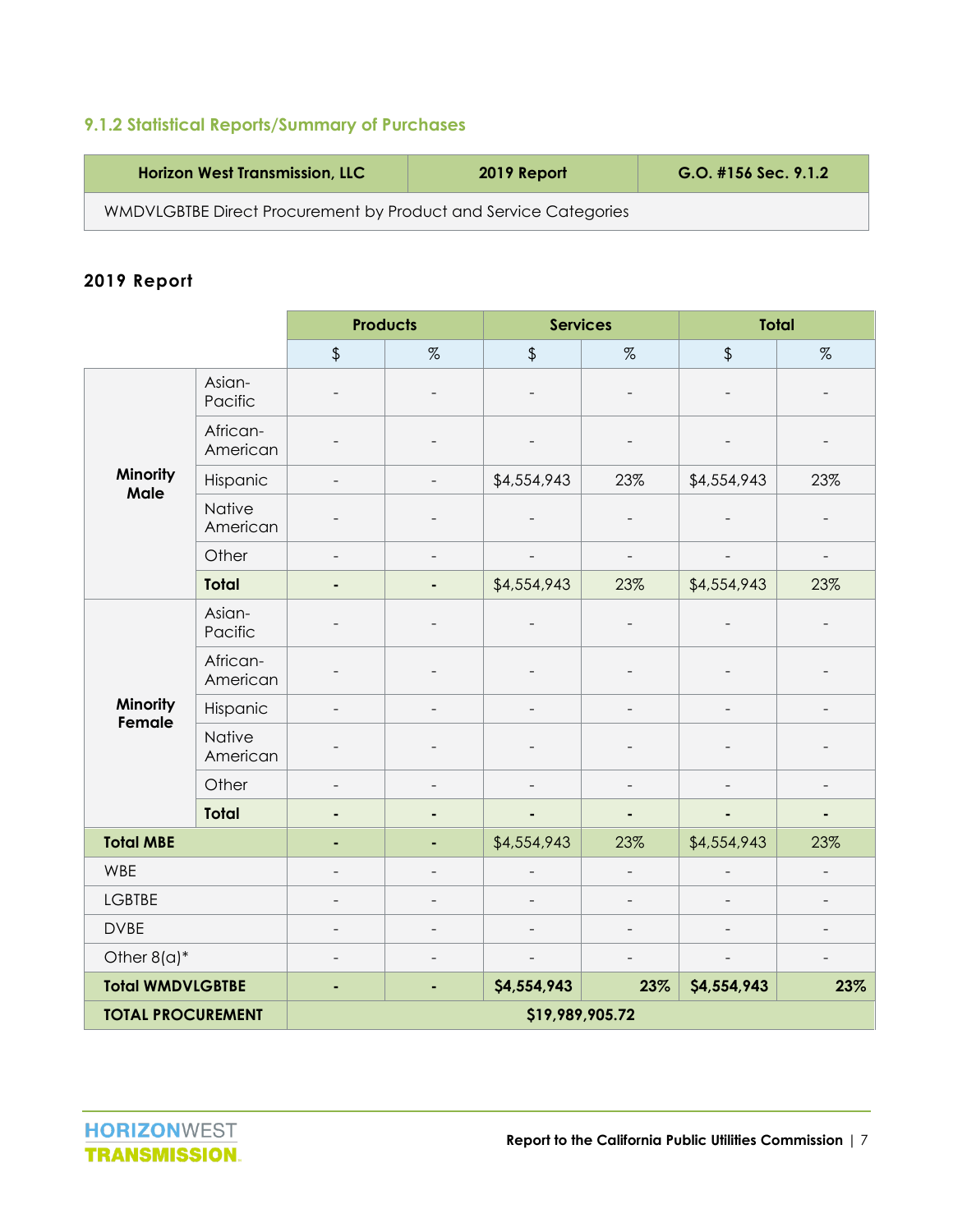| Net Procurement                               | \$19,989,905.72 |
|-----------------------------------------------|-----------------|
| <b>WMDVLGBTBE Direct Products Procurement</b> |                 |
| WMDVLGBTBE Direct Service Procurement         | \$4,554,943     |
| NET DIRECT WMDVLGBTBE PROCUREMENT             | \$4,554,943     |

\* FIRMS CLASSIFIED AS 8(a) OF SMALL BUSINESS ADMINISTRATION INCLUDES NON-WMDVLGBTBE

| <b>Horizon West Transmission, LLC</b>                                  | 2019 Report | $G.O.$ #156 Sec. 9.1.2 |  |  |  |
|------------------------------------------------------------------------|-------------|------------------------|--|--|--|
| WMDVLGBTBE Subcontractor Procurement by Product and Service Categories |             |                        |  |  |  |

Prior to becoming an affiliate of TBC, HWT awarded contracts to its prime contractors to construct the Suncrest SVC Project. While it is likely that HWT's prime contractors used diverse subcontractors, it was not required by HWT's contracts. However, in prospective contracts executed during the Suncrest SVC Project's operations and maintenance phase, HWT will include a provision that explicitly encourages its prime contractors to operate ethically and socially in a responsible manner and to subcontract with WMDVLGBTBEs registered with the CPUC-supervised Supplier Clearinghouse when feasible.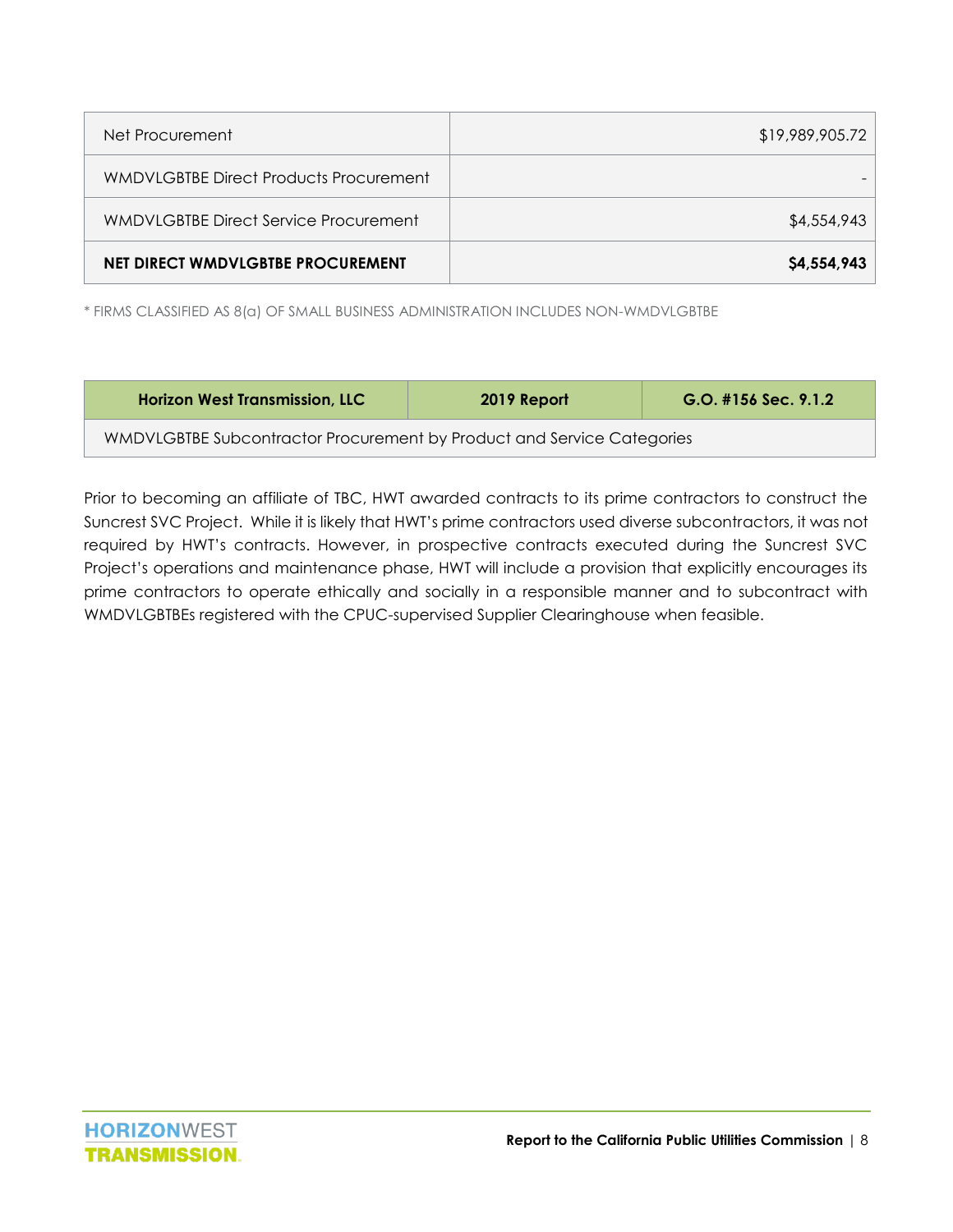| <b>Horizon West Transmission, LLC</b>                    | 2019 Report | $G.O.$ #156 Sec. 9.1.2 |  |  |  |  |
|----------------------------------------------------------|-------------|------------------------|--|--|--|--|
| WMDVLGBTBE Procurement by Standard Industrial Categories |             |                        |  |  |  |  |

|                                               |                | <b>Asian Pacific American</b> |        |                          | <b>African American</b>  | <b>Hispanic American</b> |                          |                          | <b>Native American</b>   | <b>MBE</b>  | <b>WBE</b> | <b>LGBTBE</b> | <b>DVBE</b>              | Other                    | <b>Total WMDV</b><br><b>LGBTBE</b> |
|-----------------------------------------------|----------------|-------------------------------|--------|--------------------------|--------------------------|--------------------------|--------------------------|--------------------------|--------------------------|-------------|------------|---------------|--------------------------|--------------------------|------------------------------------|
| <b>SIC</b><br>Category                        |                | Male                          | Female | Male                     | Female                   | Male                     | Female                   | Male                     | Female                   |             |            |               |                          | $8(a)$ **                | <b>Dollars</b>                     |
| $1541 -$<br>General                           | $\updownarrow$ | $\overline{\phantom{a}}$      | $\sim$ | $\overline{\phantom{a}}$ | $\sim$                   | \$4,554,943              | $\sim$                   | $\sim$                   | $\sim$                   | \$4,554,943 | $\sim$     | $\sim$        | $\sim$                   | $\sim$                   | 4,554,943                          |
| Contractor-<br>Industrial<br><b>Buildings</b> | $\%$           | $\overline{\phantom{a}}$      | $\sim$ | $\overline{\phantom{a}}$ | $\overline{\phantom{a}}$ | 23%                      | $\overline{\phantom{a}}$ | $\overline{\phantom{a}}$ | $\overline{\phantom{a}}$ | 23%         | $\sim$     | $\sim$        | $\overline{\phantom{a}}$ | $\overline{\phantom{a}}$ | 23%                                |
| <b>TOTAL</b>                                  | \$             | $\sim$                        | $\sim$ | $\overline{\phantom{a}}$ | $\sim$                   | \$4,554,943              | $\sim$                   | $\sim$                   | $\sim$                   | \$4,554,943 |            | $\sim$        | $\sim$                   | $\overline{\phantom{a}}$ | 4,554,943                          |
|                                               | $\%$           | $\sim$                        | $\sim$ | $\qquad \qquad$          | $\overline{\phantom{a}}$ | 23%                      | $\sim$                   | $\overline{\phantom{a}}$ | $\overline{\phantom{a}}$ | 23%         |            | $\sim$        | $\overline{\phantom{a}}$ | $\overline{\phantom{a}}$ | 23%                                |

| Net WMDVLGBTBE Products Procurement | \$0             |
|-------------------------------------|-----------------|
| Net WMDVLGBTBE Service Procurement  | \$4,554,943     |
| Net WMDVLGBTBE Procurement          |                 |
| Net Procurement                     | \$19,989,905.72 |

\* FIRMS CLASSIFIED AS 8(a) OF SMALL BUSINESS ADMINISTRATION INCLUDES NON-WMDVLGBTBE

**Report to the California Public Utilities Commission** | 9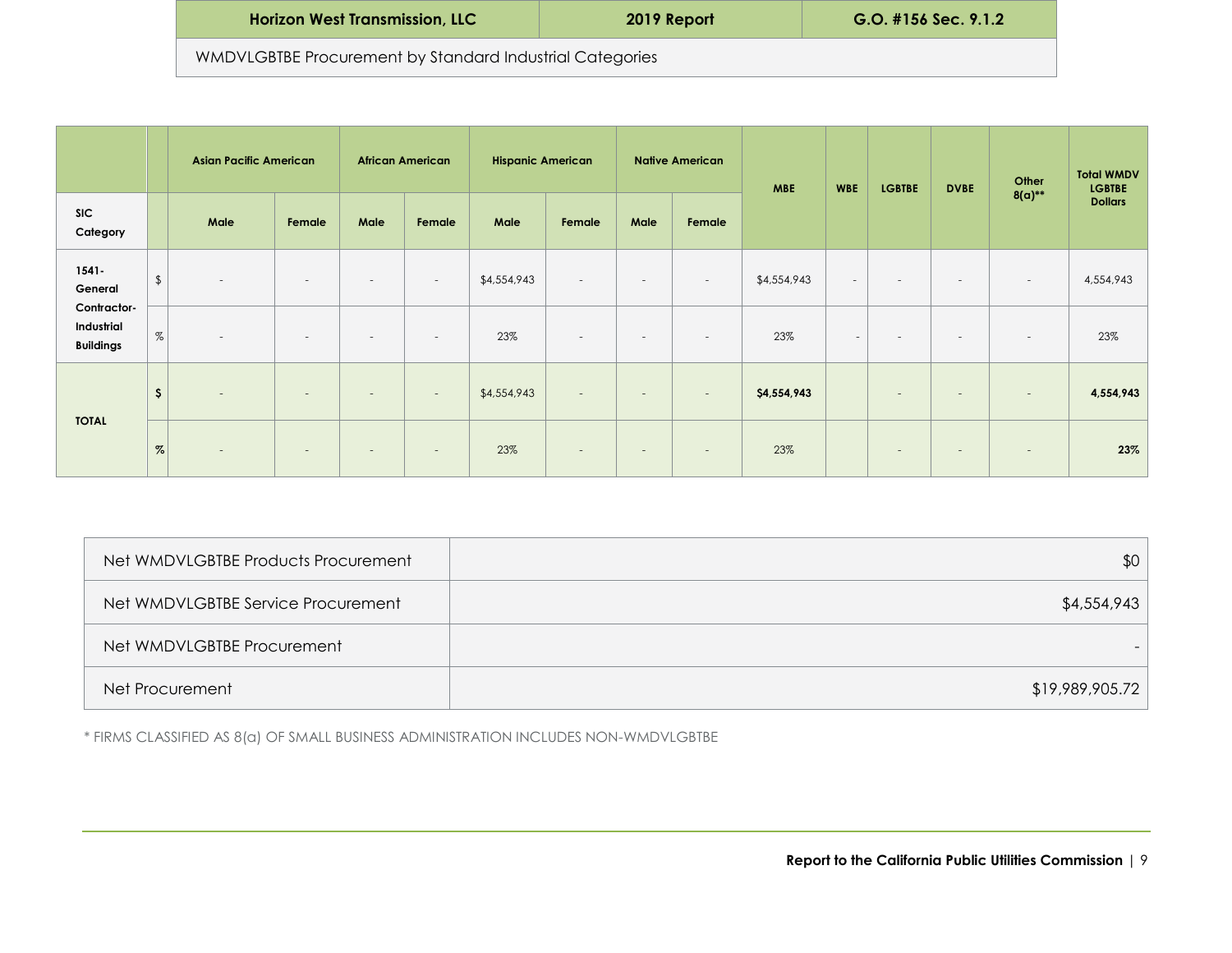| <b>Horizon West Transmission, LLC</b> | 2019 Report | G.O. #156 Sec. 9.1.2 |
|---------------------------------------|-------------|----------------------|
|---------------------------------------|-------------|----------------------|

Number of WMDVLGBTBE Suppliers and Revenue Reported to the Clearinghouse

| Data on Number of Suppliers    |                          |                          |                          |                                      |                          |                |                          |                          |                          |                          |                          |                          |
|--------------------------------|--------------------------|--------------------------|--------------------------|--------------------------------------|--------------------------|----------------|--------------------------|--------------------------|--------------------------|--------------------------|--------------------------|--------------------------|
| <b>Revenue Reported to CHS</b> |                          |                          |                          | <b>Utility-Specific 2019 Summary</b> |                          |                |                          |                          |                          |                          |                          |                          |
| # WMDVLGBTBEs                  | <b>MBE</b>               | <b>WBE</b>               | <b>LGBTBE</b>            | <b>DVBE</b>                          | Other<br>$8(a)*$         | Grand<br>Total | <b>MBE</b>               | <b>WBE</b>               | <b>LGBTBE</b>            | <b>DVBE</b>              | Other<br>$8(a)*$         | <b>Grand Total</b>       |
| Under \$1 million              | $\overline{\phantom{a}}$ | $\overline{\phantom{a}}$ | $\overline{\phantom{a}}$ | $\overline{\phantom{a}}$             | $\overline{\phantom{a}}$ | $\sim$         | $\overline{\phantom{a}}$ | $\overline{\phantom{a}}$ | $\overline{\phantom{a}}$ | $\overline{\phantom{a}}$ | $\overline{\phantom{a}}$ | $\overline{\phantom{a}}$ |
| Under \$5 million              | $\overline{\phantom{a}}$ | $\overline{\phantom{a}}$ | $\sim$                   | $\overline{\phantom{a}}$             | $\overline{\phantom{a}}$ | $\sim$         |                          | $\sim$                   | $\sim$                   | $\sim$                   | $\overline{\phantom{a}}$ |                          |
| Under \$10<br>million          | $\overline{\phantom{a}}$ | $\overline{\phantom{a}}$ | $\overline{\phantom{a}}$ | $\overline{\phantom{a}}$             | $\overline{\phantom{a}}$ | $\sim$         | $\overline{\phantom{a}}$ | $\overline{\phantom{a}}$ | $\overline{\phantom{a}}$ | $\sim$                   | $\overline{\phantom{a}}$ | $\overline{\phantom{a}}$ |
| Above \$10<br>million          | $\overline{\phantom{a}}$ | $\overline{\phantom{a}}$ | $\overline{\phantom{a}}$ | $\overline{\phantom{a}}$             | $\overline{\phantom{a}}$ | $\sim$         | $\overline{\phantom{a}}$ | $\overline{\phantom{a}}$ | $\overline{\phantom{a}}$ | $\overline{\phantom{a}}$ | $\overline{\phantom{a}}$ | $\overline{\phantom{a}}$ |
| <b>TOTAL</b>                   | $\blacksquare$           | ۰                        | $\blacksquare$           | $\blacksquare$                       | $\blacksquare$           | $\blacksquare$ | $\mathbf{1}$             |                          | $\blacksquare$           | $\blacksquare$           | $\blacksquare$           |                          |

| <b>Revenue and Payment Data</b> |                          |                          |                          |                                      |                          |                          |                          |                          |                          |                          |                          |                          |
|---------------------------------|--------------------------|--------------------------|--------------------------|--------------------------------------|--------------------------|--------------------------|--------------------------|--------------------------|--------------------------|--------------------------|--------------------------|--------------------------|
| <b>Revenue Reported to CHS</b>  |                          |                          |                          | <b>Utility-Specific 2019 Summary</b> |                          |                          |                          |                          |                          |                          |                          |                          |
| <b>WMDVLGBTBE</b><br><b>SM</b>  | <b>MBE</b>               | <b>WBE</b>               | <b>LGBTBE</b>            | <b>DVBE</b>                          | Other<br>$8(a)*$         | Grand<br>Total           | <b>MBE</b>               | <b>WBE</b>               | <b>LGBTBE</b>            | <b>DVBE</b>              | Other<br>$8(a)*$         | <b>Grand Total</b>       |
| Under \$1 million               | $\overline{\phantom{a}}$ | $\overline{\phantom{a}}$ | $\overline{\phantom{a}}$ | $\overline{\phantom{a}}$             | $\overline{\phantom{a}}$ | $\sim$                   | $\overline{\phantom{a}}$ | $\overline{\phantom{a}}$ | $\overline{\phantom{a}}$ | $\overline{\phantom{a}}$ | $\overline{\phantom{a}}$ | $\overline{\phantom{a}}$ |
| Under \$5 million               | $\overline{\phantom{a}}$ | $\overline{\phantom{a}}$ | $\overline{\phantom{a}}$ | $\overline{\phantom{a}}$             | $\overline{\phantom{a}}$ | $\sim$                   |                          | $\overline{\phantom{a}}$ | $\overline{\phantom{a}}$ | $\overline{\phantom{a}}$ | $\overline{\phantom{a}}$ |                          |
| Under \$10<br>million           | $\overline{\phantom{a}}$ | $\overline{\phantom{a}}$ | $\overline{\phantom{a}}$ | $\overline{\phantom{a}}$             | $\overline{\phantom{a}}$ | $\overline{\phantom{a}}$ | $\overline{\phantom{a}}$ | $\overline{\phantom{a}}$ | $\overline{\phantom{a}}$ | $\overline{\phantom{a}}$ | $\overline{\phantom{a}}$ | $\overline{\phantom{a}}$ |
| Above \$10<br>million           | $\overline{\phantom{a}}$ | $\overline{\phantom{a}}$ | $\overline{\phantom{a}}$ | $\overline{\phantom{a}}$             | $\overline{\phantom{a}}$ | $\sim$                   | $\overline{\phantom{a}}$ | $\overline{\phantom{a}}$ | $\overline{\phantom{a}}$ | $\overline{\phantom{a}}$ | $\overline{\phantom{a}}$ | $\sim$                   |
| <b>TOTAL</b>                    | $\blacksquare$           | $\blacksquare$           | $\blacksquare$           | $\sim$                               | $\sim$                   | ٠                        | $\mathbf{1}$             | $\sim$                   | $\sim$                   | $\blacksquare$           | ٠                        | 1                        |

\* FIRMS CLASSIFIED AS 8(a) OF SMALL BUSINESS ADMINISTRATION INCLUDES NON-WMDVLGBTBE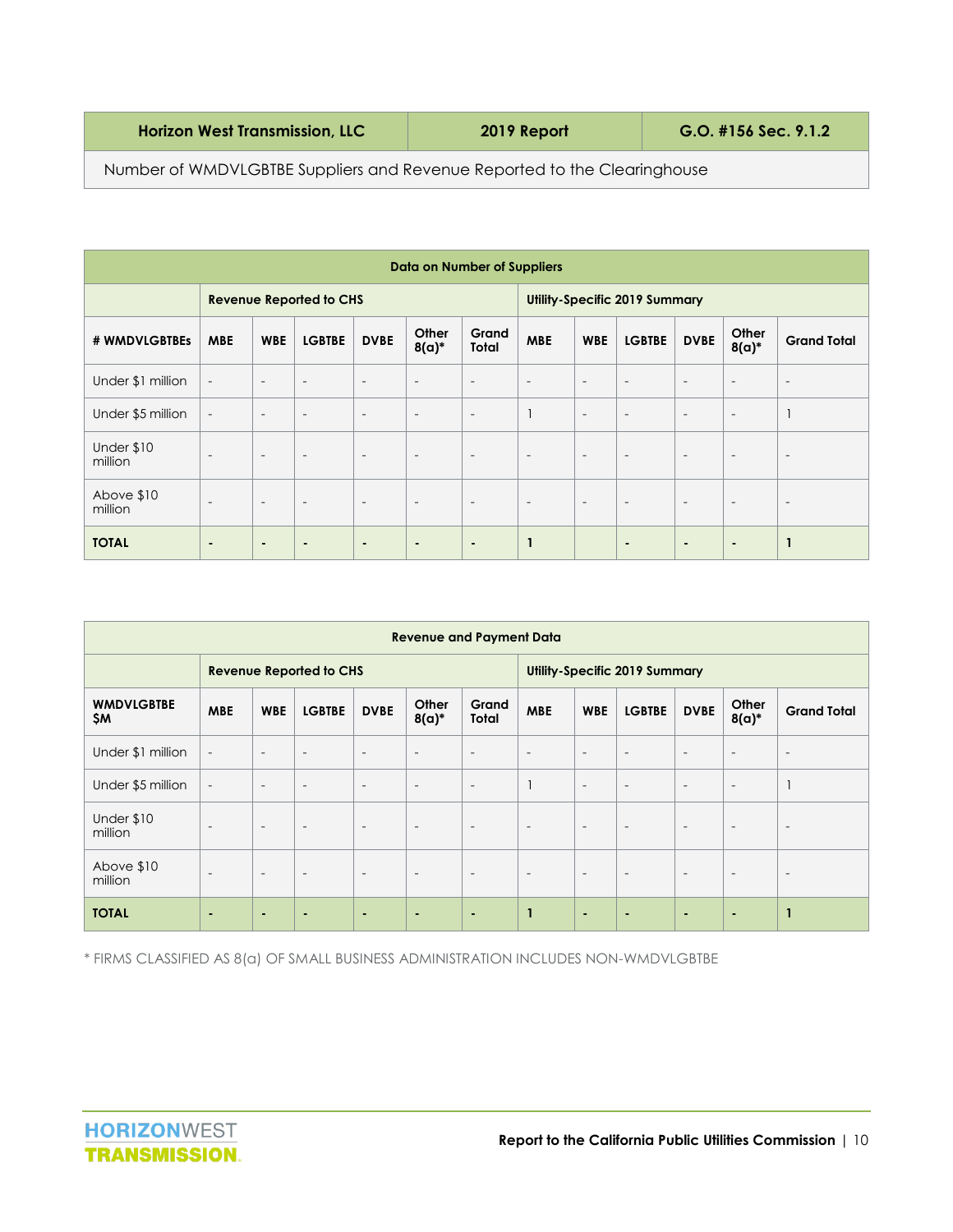| <b>Horizon West Transmission, LLC</b>  | 2019 Report | $G.O.$ #156 Sec. 9.1.2 |
|----------------------------------------|-------------|------------------------|
| WMDVLGBTBEs with CA Majority Workforce |             |                        |

HWT does not have sufficient information to report on whether the majority of the workforce of its WMDLGBTBE are working in California. However, HWT does note that the WMDVLGBTE vendor is based in California.

#### <span id="page-11-0"></span>**9.1.3 Itemization of WMDVLGBTBE Program Expenses**

| <b>Horizon West Transmission, LLC</b> | 2019 Report | $G.O.$ #156 Sec. 9.1.3 |
|---------------------------------------|-------------|------------------------|
| WMDVLGBTBE Program Expenses           |             |                        |

While expenses were incurred for activities in support of GO 156, none of the expenses were solely attributable to those activities.

| <b>Expense Category</b>   | Year (Actual) |
|---------------------------|---------------|
| Wages                     |               |
| Other Employee Expenses   |               |
| Program Expenses          | -             |
| <b>Reporting Expenses</b> | -             |
| Training                  | -             |
| Consultants               |               |
| Other                     |               |
| Total                     |               |

#### <span id="page-11-1"></span>**9.1.4 Progress in Meeting or Exceeding Set Goals**

| <b>Horizon West Transmission, LLC</b>      | 2019 Report | $G.O.$ #156 Sec. 9.1.4 |
|--------------------------------------------|-------------|------------------------|
| Progress in Meeting or Exceeding Set Goals |             |                        |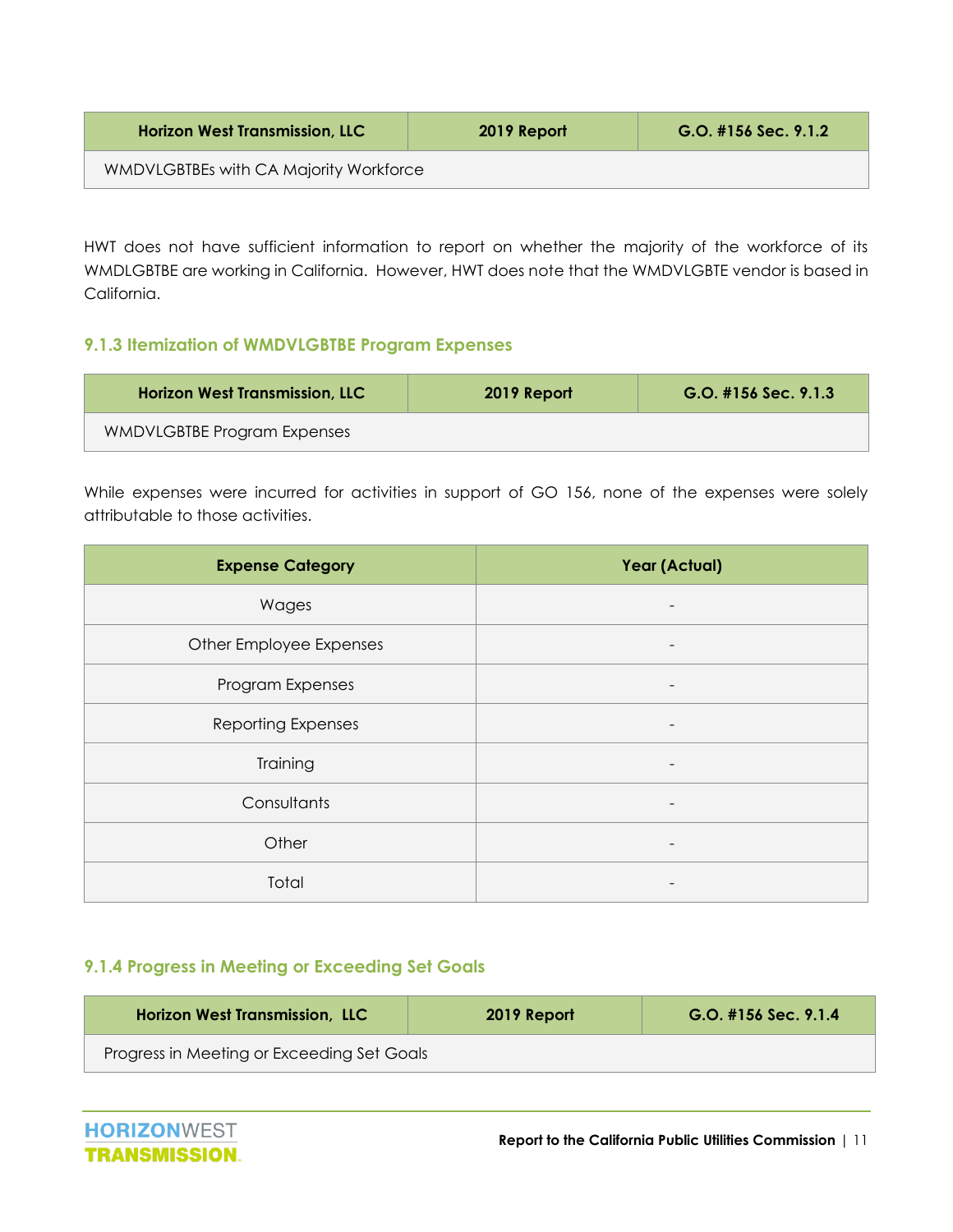HWT is submitting an Annual Report for the first time. As stated previously, HWT's vendor spend in 2019 primarily related to constructing the Suncrest SVC Project which will be in-service on or about March 2020. After March 2020, the Suncrest SVC Project will be in operation. Suncrest SVC Project's operation maintenance (including A&G) is capped at \$360,000 annually for the first five years.

As stated previously, HWT on its own does not meet the revenue threshold in GO 156 and thus was not subject to GO 156 until it became an affiliate of TBC in mid-2019. HWT therefore was not required to develop or file a plan for 2019. This 2019 Annual Report describes HWT's vendor spend with diverse groups during the period of January 1, 2019, through December 31, 2019 while the Suncrest SVC Project was being constructed. The 2020 Annual Plan describes the Supplier Diversity Plan that HWT will establish between January 1, 2020, through December 31, 2020. The Suncrest SVC Project will have its first full year of commercial operation in 2021. Thus, similar to TBC in 2011, HWT will use 2021 as its baseline to determine its vendor spending goals for its Supplier Diversity Program when the Suncrest SVC Project is in operation.

#### <span id="page-12-0"></span>**9.1.5 Summary of Prime Contractor Utilization of WMDVLGBTBE Subcontractors**

| <b>Horizon West Transmission, LLC</b>                     | 2019 Report | $G.O.$ #156 Sec. 9.1.5 |
|-----------------------------------------------------------|-------------|------------------------|
| Prime Contractor Utilization of WMDVLGBTBE Subcontractors |             |                        |

Prior to becoming an affiliate of TBC, HWT awarded contracts to its prime contractors to construct the Suncrest SVC Project. While it is likely that HWT's prime contractors used diverse subcontractors, HWT's contracts did not explicitly reference the CPUC-supervised Supplier Clearinghouse. However, in prospective contracts executed while the Suncrest SVC Project is in operation, HWT will include a provision that explicitly encourages its prime contractors to operate in an ethically and socially responsible manner and to subcontract with WMDVLGBTBEs registered with the CPUC-supervised Supplier Clearinghouse when feasible.

| <b>Horizon West Transmission, LLC</b>                                | 2019 Report | $G.O.$ #156 Sec. 9.1.5 |
|----------------------------------------------------------------------|-------------|------------------------|
| Summary of Prime Contractor Utilization of WMDVLGBTBE Subcontractors |             |                        |

Prior to becoming an affiliate of TBC, HWT awarded contracts to its prime contractors to construct the Suncrest SVC Project. While it is likely that HWT's prime contractors used diverse subcontractors, HWT's contracts did not explicitly reference the CPUC's Supplier Clearinghouse. However, in prospective contracts executed while the Suncrest SVC Project is in operation, HWT will include a provision that explicitly encourages its prime contractors to operate ethically and socially in a responsible manner and to subcontract with WMDVLGBTBEs registered with the CPUC-supervised Supplier Clearinghouse when feasible.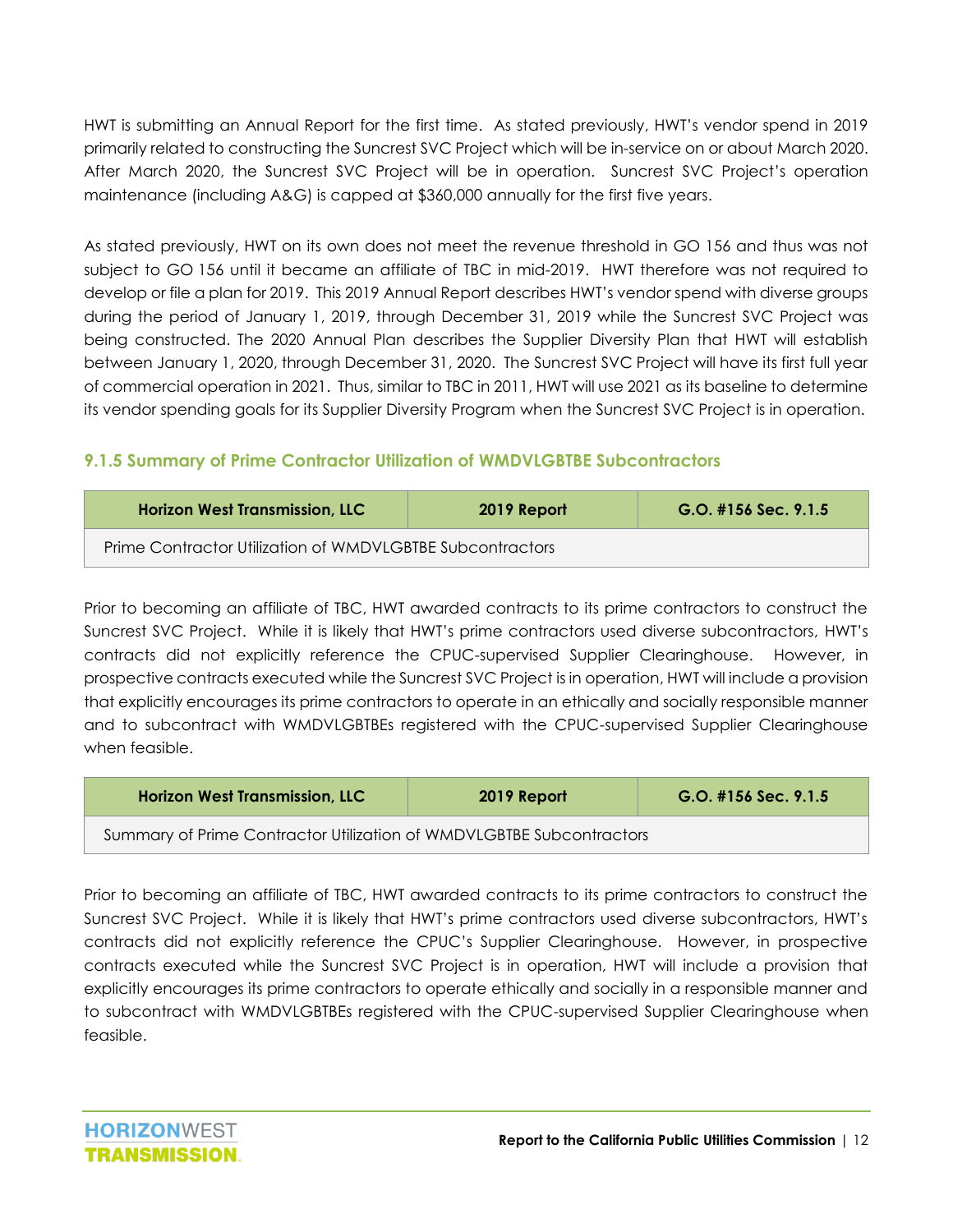#### <span id="page-13-0"></span>**9.1.6 WMDVLGBTBE Complaints Received**

| <b>Horizon West Transmission, LLC</b>                     | 2019 Report | $G.O.$ #156 Sec. 9.1.6 |  |  |  |
|-----------------------------------------------------------|-------------|------------------------|--|--|--|
| List of WMDVLGBTBE Complaints Received and Current Status |             |                        |  |  |  |

HWT did not receive any WMDVLGBTBE complaints in 2019.

#### <span id="page-13-1"></span>**9.1.7 Recruitment Efforts in Underutilized Areas**

| <b>Horizon West Transmission, LLC</b>                                 | 2019 Report | $G.O.$ #156 Sec. 9.1.7 |  |
|-----------------------------------------------------------------------|-------------|------------------------|--|
| Efforts to Recruit WMDVLGBTBE Suppliers in Low Utilization Categories |             |                        |  |

HWT recognizes the importance of increasing WMDVLGBTBE utilization in areas with traditionally low representation in the utility industry, such as legal services. HWT has developed and maintained relationships with diverse attorneys at majority-owned law firms. In 2019, HWT spent \$451,915.60 with diverse attorneys at majority-owned law firms.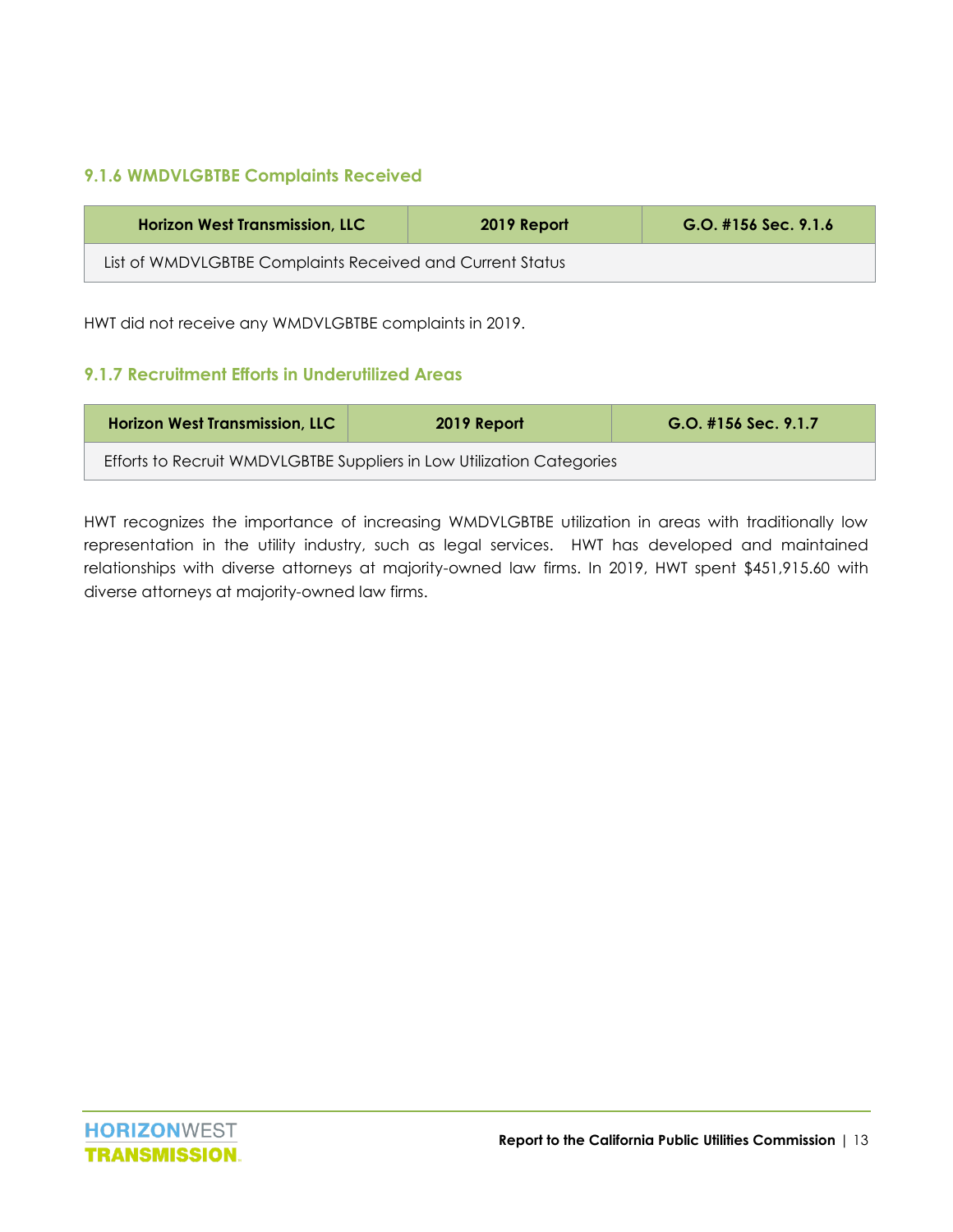#### <span id="page-14-0"></span>**Legal Services Billed in 2019**

|                            |                              | <b>Diverse Attorneys at Majority-</b><br>owned Law Firm Spend |
|----------------------------|------------------------------|---------------------------------------------------------------|
|                            | Asian-Pacific                | \$6,067.20                                                    |
|                            | African-American             |                                                               |
| <b>Minority Male</b>       | Hispanic                     | \$37,536.00                                                   |
|                            | Native American              |                                                               |
|                            | Other                        |                                                               |
|                            | <b>Total Minority Male</b>   | \$43,603.20                                                   |
|                            | Asian-Pacific                |                                                               |
|                            | African-American             |                                                               |
| <b>Minority Female</b>     | Hispanic                     |                                                               |
|                            | Native American              |                                                               |
|                            | Other                        |                                                               |
|                            | <b>Total Minority Female</b> |                                                               |
| <b>Total Minority</b>      |                              | \$43,603.20                                                   |
| Female                     |                              | \$408,312.40                                                  |
| <b>TOTAL DIVERSE SPEND</b> |                              | \$451,915.60                                                  |

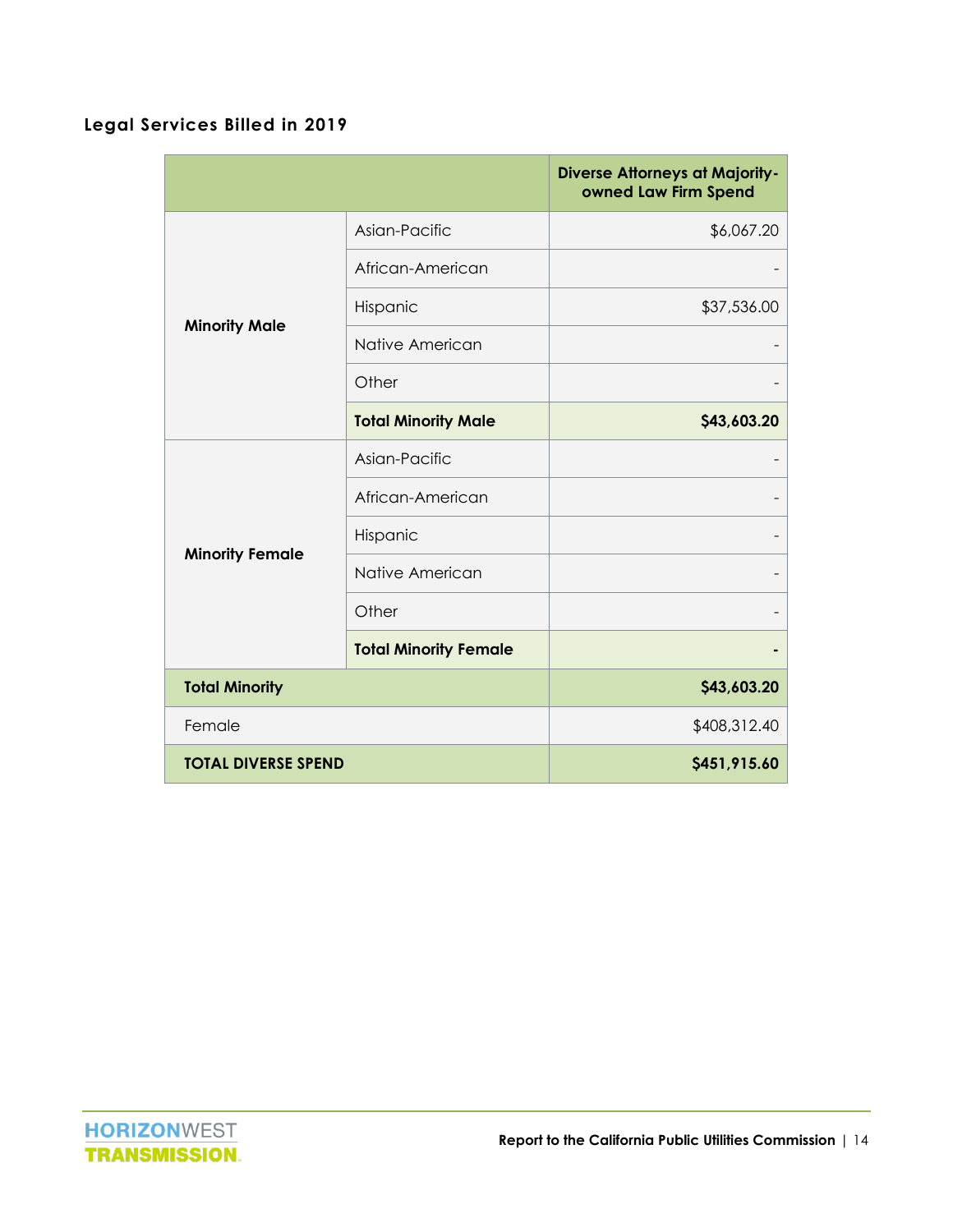#### <span id="page-15-0"></span>**9.1.11 WMDVLGBTBE Fuel Procurement**

| <b>Horizon West Transmission, LLC</b> | 2019 Report | $G.O.$ #156 Sec. 9.1.11 |
|---------------------------------------|-------------|-------------------------|
| WMDVLGBTBE Fuel Procurement           |             |                         |

HWT is an independent transmission-only California public utility. Thus, fuel or energy procurement is not a part of HWT's core business.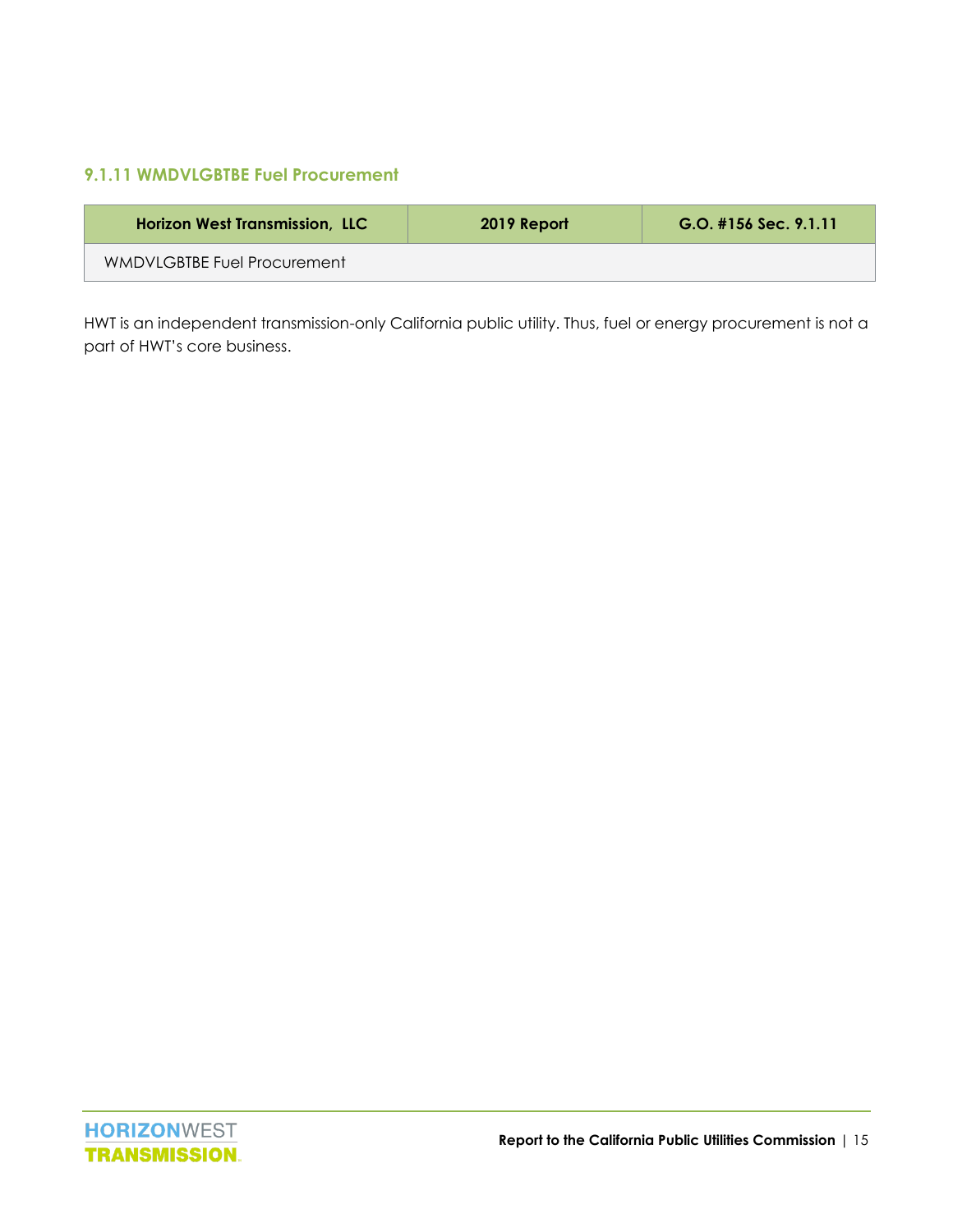#### <span id="page-16-1"></span><span id="page-16-0"></span>**10.1.1 WMDVLGBTBE Short-, Mid-, and Long-Term Goals**

| <b>Horizon West Transmission, LLC</b>             | <b>2020 Plan</b> | $G.O.$ #156 Sec. 10.1.1 |
|---------------------------------------------------|------------------|-------------------------|
| WMDVLGBTBE Annual SHORT, MID, AND LONG-TERM Goals |                  |                         |

Since the Suncrest SVC Project will not have been in-service during the entire 2020 calendar year, HWT is unable to provide specific procurement goals. However, as shown in this 2020 Annual Plan, HWT is committed to employing the services of diverse and traditionally underrepresented groups and increasing competitiveness in sourcing products and opportunities when they arise during operation and maintenance. Thus, HWT will be able to provide its short-term, mid-term, and long-term goals to the CPUC in 2021 after the Suncrest SVC Project has been operating for a full year.

#### <span id="page-16-2"></span>**10.1.2 Planned Program Activities**

| <b>Horizon West Transmission, LLC</b>                            | <b>2020 Plan</b> | G.O. #156 Sec. 10.1.2 |
|------------------------------------------------------------------|------------------|-----------------------|
| WMDVLGBTBE Planned Program Activities for the Next Calendar Year |                  |                       |

HWT is committed to participating in supplier diversity outreach events in California. HWT's Supplier Diversity Plan will include the following strategies to encourage opportunities for WMDVLGBTBEs:

#### <span id="page-16-3"></span>**Planned External Activities**

- Participate in local diversity expos, trade-fairs, and conferences
- Attend various CPUC and utility events, workshops, meetings, forums, webinars, conference calls, etc.
- Encourage existing suppliers to participate in the CPUC's Supplier Diversity Program and register with the CPUC- supervised Supplier Clearinghouse

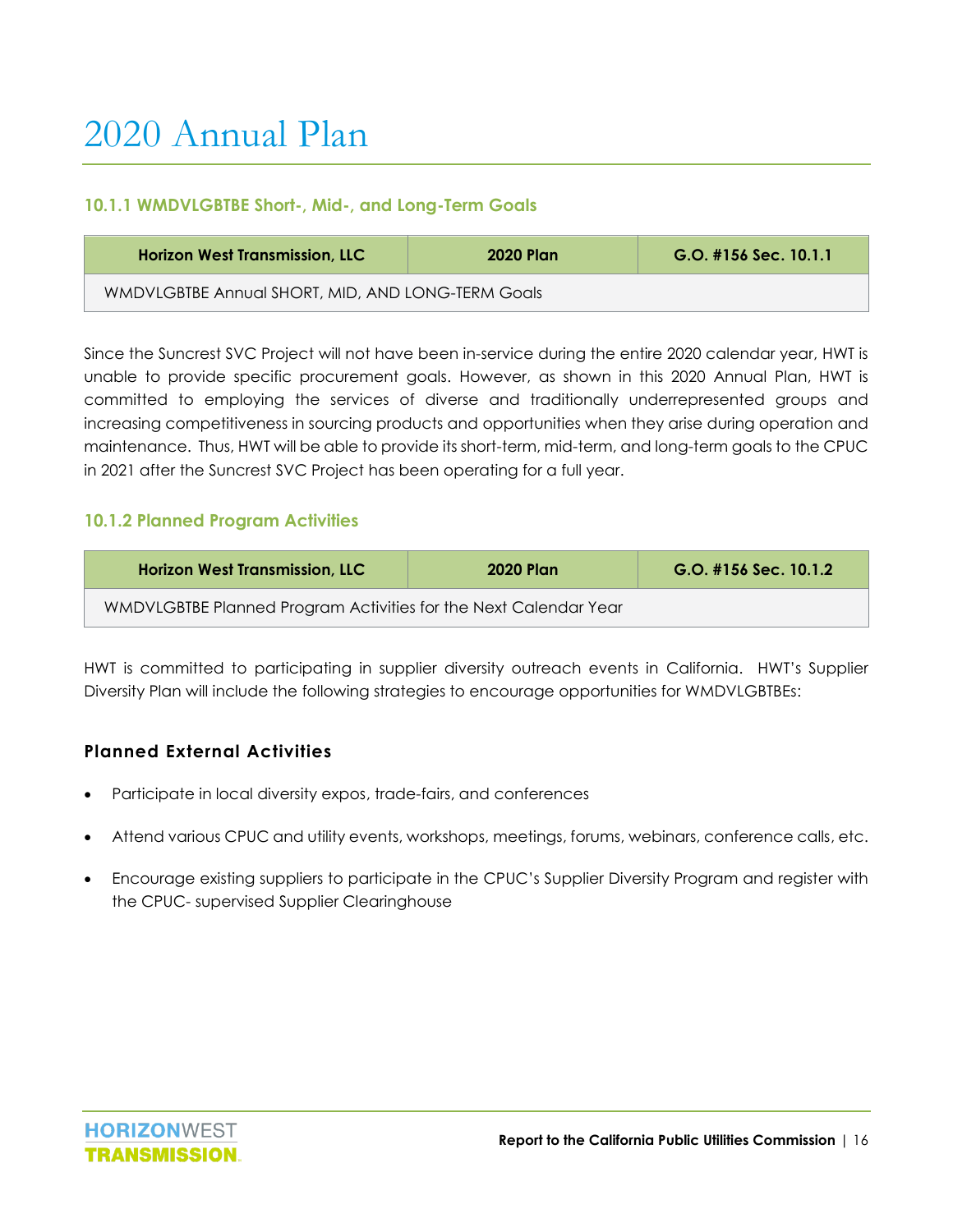#### <span id="page-17-0"></span>**Planned Internal Activities**

- HWT does not have any employees. However, pursuant to arms-length affiliate services agreements, NEET will train employees that support HWT on GO 156 requirements and HWT's Supplier Diversity Program
- Continue to identify which active and current suppliers fall within HWT's Supplier Diversity Policy
- Utilize tools, such as the Supplier Diversity Clearinghouse, to receive bids from a more diverse group of suppliers
- Further educate prime contractors on implemented policies and processes to strengthen the alignment of strategic sourcing and Supplier Diversity
- Clearly communicate HWT's Supplier Diversity Program to its prime contractors
- Maximize participation of diverse suppliers for products and services identified to be competitively bid
- Continue to adopt and follow industry best practices

HWT's is committed to recruiting WMDVLGBTBE vendors. As such, HWT shall identify and utilize WMDVLGBTBE suppliers as part of its operation and maintenance when feasible. Additionally, HWT will recruit diverse vendors by participating in the CPUC's Small Business Expo and other industry events.

#### <span id="page-17-1"></span>**10.1.3 Recruitment Plans**

| <b>Horizon West Transmission, LLC</b>                              | <b>2020 Plan</b> | $G.O.$ #156 Sec. 10.1.3 |
|--------------------------------------------------------------------|------------------|-------------------------|
| Plans for Recruiting WMDVLGBTBE Suppliers in Low Utilization Areas |                  |                         |

HWT is committed to seeking and recruiting WMDVLGBTBE suppliers in underutilized areas. In 2020, HWT's Supplier Diversity Plan will include:

- Partnering with leadership in the non-traditional areas to plan and develop strategies for increasing the utilization of diverse suppliers; and
- Executing best practices within our sourcing strategies to identify products and services where diverse suppliers exist, but the company is underutilizing them.